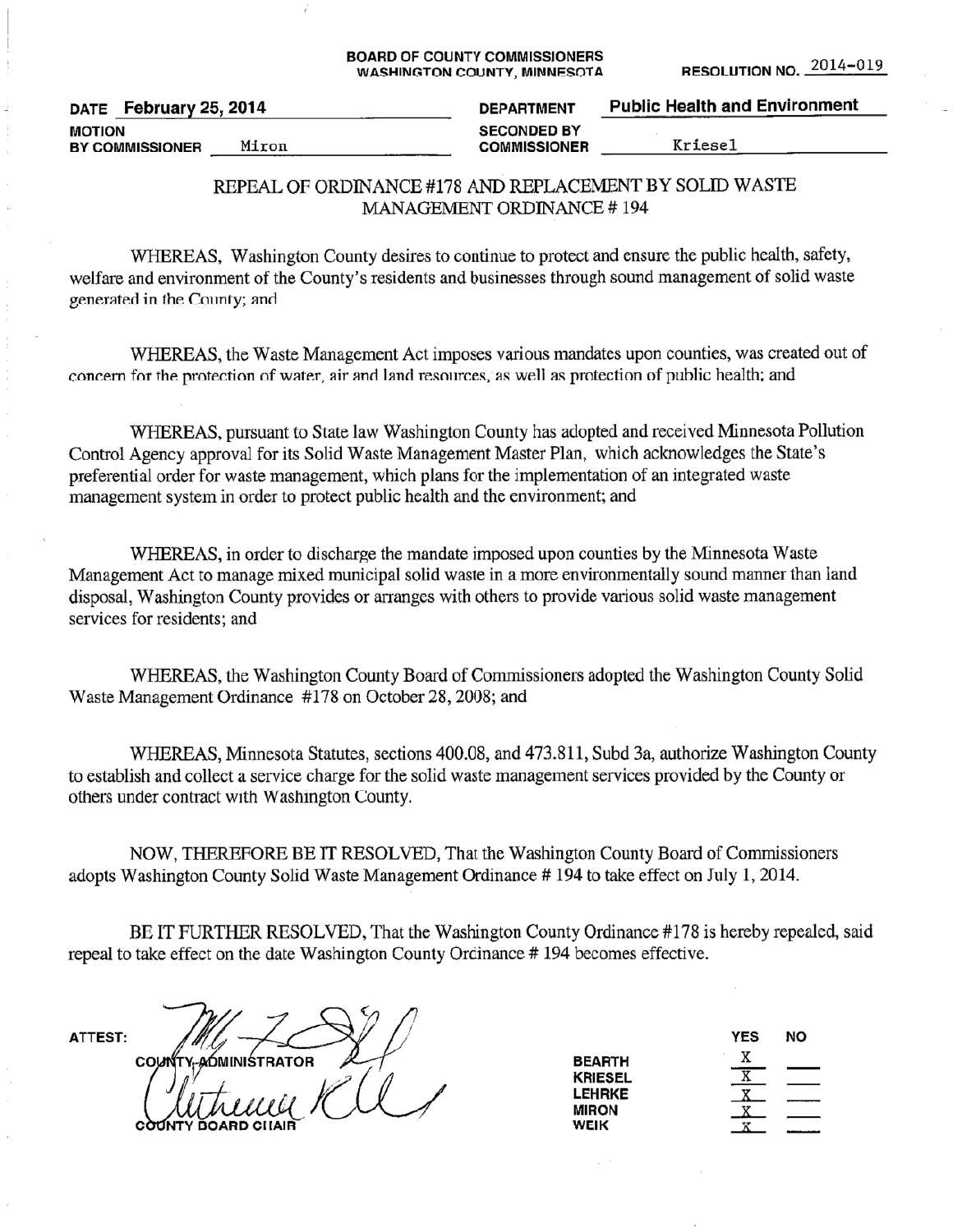# **WASHINGTON COUNTY ORDINANCE # 194**

# AN ORDINANCE REPEALING THE WASHINGTON COUNTY SOLID WASTE MANAGEMENT ORDINANCE #178 AND REPLACING IT WITH ORDINANCE # 194

The Board of Commissioners of Washington County ordains:

#### SUBSECTION 1:

The Washington County Solid Waste Management Ordinance #178 is hereby repealed and replaced by Ordinance #194.

#### **13.0 Service Charge**

- 13.01 Purpose and Authority: Pursuant to Laws 1984, Chapter 644, Section 80, and Minn. Stat. Sections 400.08 and 473.811, Subd. 3A, the County hereby imposes on all generators, owners, lessees or occupants of property, including properties owned, leased or used by the State or a political subdivision of the State a service charge. The intent of the service charge is to provide for solid waste management services by the County or by those under contract with the County.
- 13.02 Service Charge Components The service charge shall be comprised of the Property Based Waste Management Service Charge as set forth in Section 13 of this ordinance and the County Environmental Charge as set forth in Section 14 of this ordinance.
- 13.1 Property Based Waste Management Service Charge
- 13.1.2 Definitions: For the purpose of this section, the terms used herein shall have the following meaning unless the context clearly indicates otherwise.
- 13.1.3 Residential Property is any property which is a single family residence, personal property mobile home, residential apartment building or any property classified as residential by the County Assessor.
- 13.1.4 Non-Residential Property is all improved real property in Washington County classified by the County Assessor as commercial, industrial, institutional, utility, tax exempt or other non-residential property.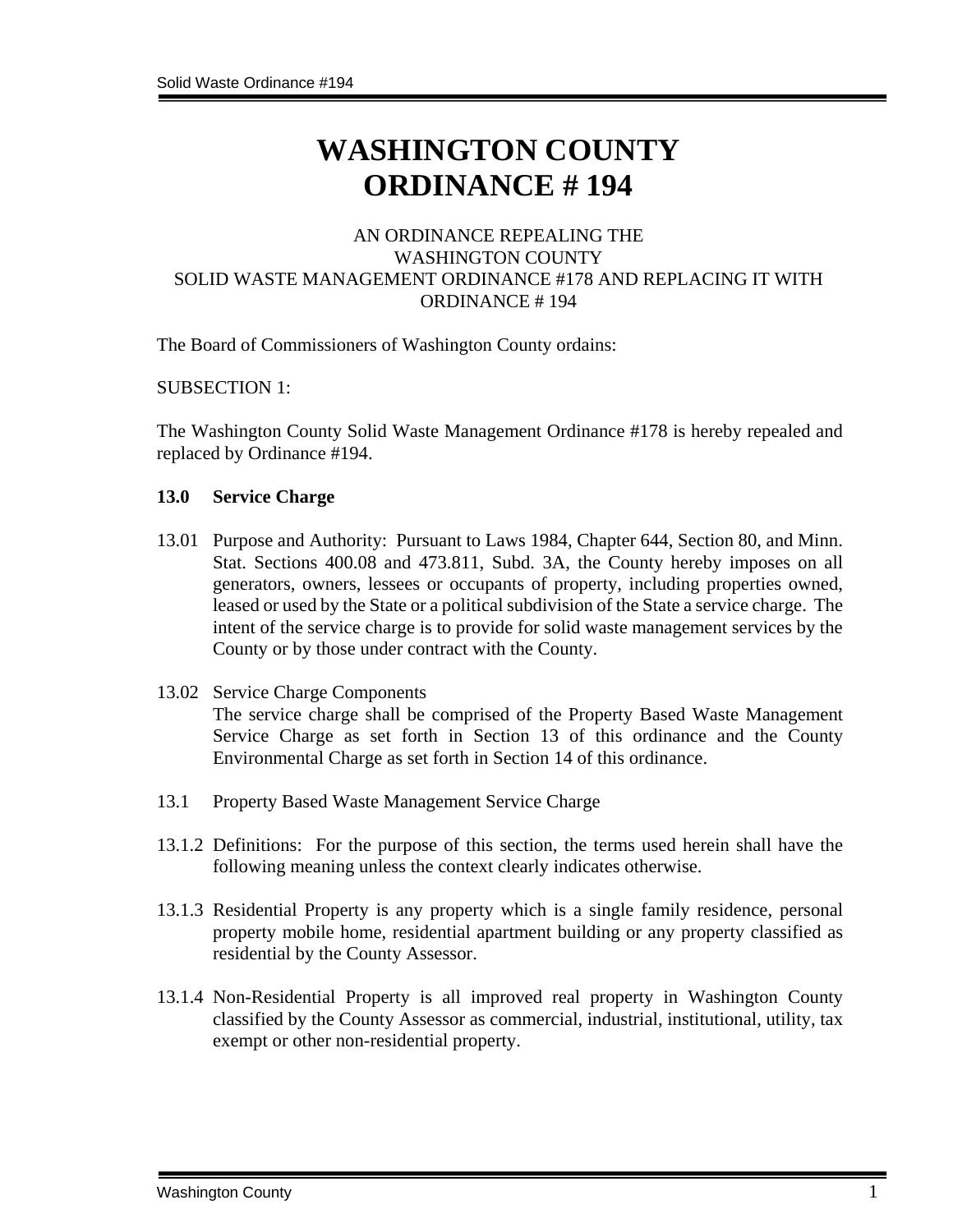- 13.2 Rates and Charges: Rates and charges imposed may take into account the character, kind and quality of the service and of the solid waste; the method of disposition including but not limited to activities such as recycling, composting, co-composting, resource recovery, the number of people served at each place of collection, and all other factors that enter into the cost of service, including but not limited to depreciation and payment of principal and interest on money borrowed by the County for the acquisition or betterment of solid waste facilities, the establishment of a reserve fund for payments of a fee to the Facility vendor for services to be provided at the Facility, and administrative costs associated with providing waste management services to County residents; and specifically may take into account as an additional cost of service, the amount of waste estimated to be generated by different classifications of solid waste generators, as determined by the County.
- 13.2.1 The rate of the solid waste management service charge for Residential Property shall be as follows:
	- 1) \$3.00 per improved parcel for personal property mobile homes
	- 2) \$3.00 per improved parcel for single family residence with a building value over \$20,000
	- 3) \$3.00 per improved parcel for buildings with 2 or 3 dwelling units and a building value over \$20,000
	- 4) \$3.00 per dwelling unit for residential apartment buildings with 4 or more units and a building value over \$20,000.
- 13.2.2 The rate of the solid waste management service charge for non-residential property shall be as follows:

| Category I Non-Residential Property   | The solid waste management service charge<br>shall be \$ 0 for each parcel with an estimated<br>building value, as determined by the County<br>Assessor, of \$20,000 but less than \$100,000.               |
|---------------------------------------|-------------------------------------------------------------------------------------------------------------------------------------------------------------------------------------------------------------|
| Category II Non-Residential Property  | The solid waste management service<br>charge shall be \$ 0 for each parcel with an<br>estimated building value, as determined by the<br>County Assessor, of \$100,000 but less than<br>\$250,000.           |
| Category III Non-Residential Property | The solid waste management service charge<br>shall be \$ 0 for each parcel with an estimated<br>building value, as determined by the County<br>Assessor, of \$250,000 but less than \$500,000.              |
| Category IV Non-Residential Property  | The solid waste management service charge<br>shall be \$ 0 for each parcel with an estimated<br>building value, as determined by the County<br>\$500,000<br>but less<br>Assessor of<br>than<br>\$1,000,000. |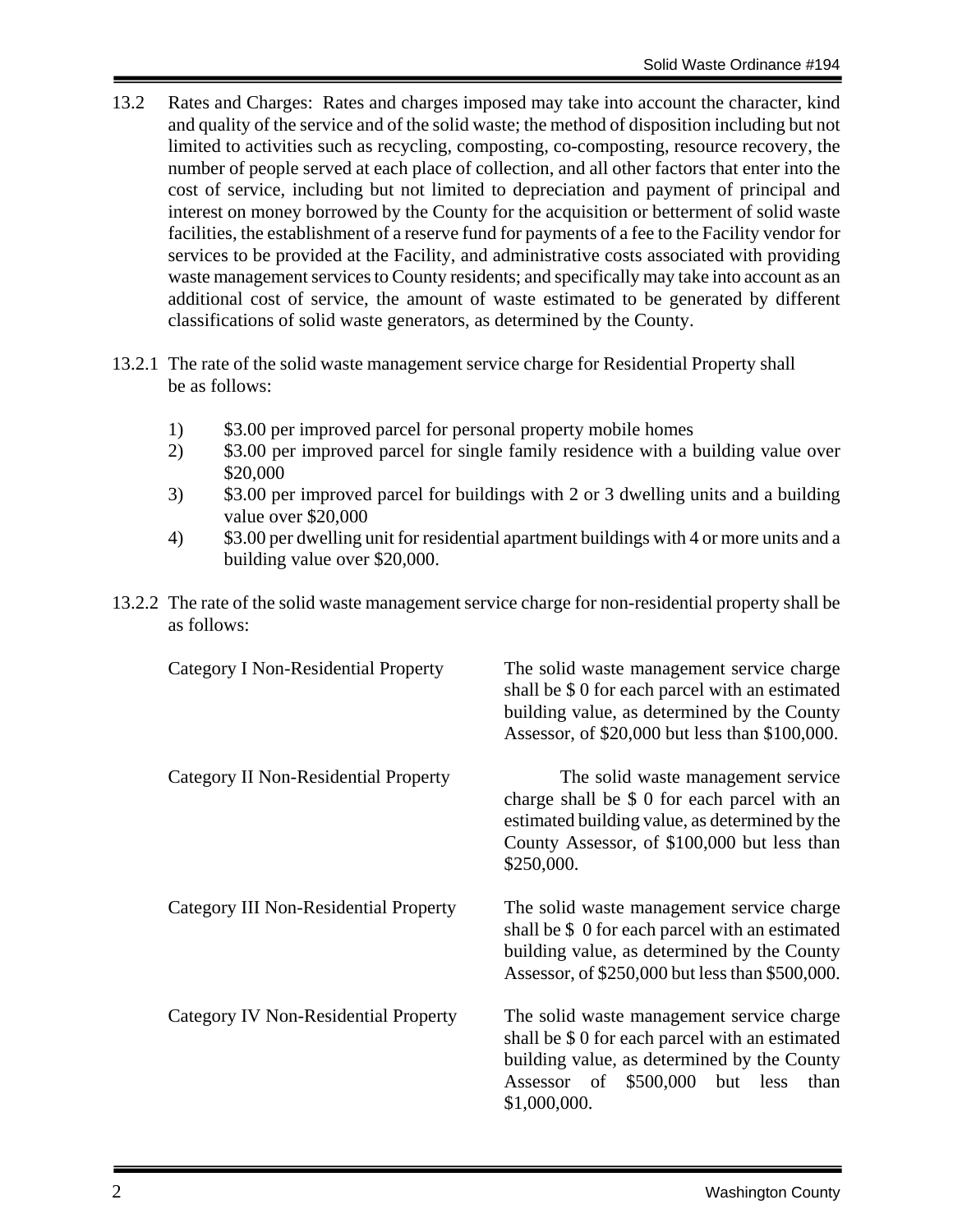| Category V Non-Residential Property | The solid waste management service charge       |
|-------------------------------------|-------------------------------------------------|
|                                     | shall be \$ 0 for each parcel with an estimated |
|                                     | building value, as determined by the County     |
|                                     | Assessor, of $$1,000,000$ or more.              |
|                                     |                                                 |

- 13.3 Service charges under Section 13 shall be billed directly to every owner of property through the County property tax statements as a separate item and shall be due, payable and collected in the same manner as property taxes subject to the same penalties and interest as overdue real property taxes. In such instances, no charge shall become payable in any year unless first certified by the County Board to the County Auditor in the year prior to its being payable.
- 13.4 Unpaid Charges.
- 13.4.1 Taxable Properties: On or before October 15 in each year, the County Board shall certify to the County Auditor all unpaid outstanding charges for services hereunder, and a statement of the description of the lands which were serviced and against the charges arose. It shall be the duty of the County Auditor, upon order of the County Board, to extend the assessments with interest of six percent upon the tax rolls of the County of the taxes of the year in which the assessment is filed.

For each year ending October 15 the assessment with interest shall be carried into the tax becoming due and payable in January of the following year, and shall be enforced and collected in the manner provided for the enforcement and collection of real property taxes in accordance with the provisions of the laws of the state. The charges, if not paid, shall become delinquent and be subject to the same penalties and the same rate of interest as the taxes under the general laws of the state.

- 13.4.2 Tax-Exempt Properties: Unpaid charges may be collected as otherwise provided in Section 13 of this ordinance.
- 13.5.1 Civil Action: In addition to each and every other remedy available to the County, unpaid solid waste management charges, penalties and interest may be recovered in a civil action against a property owner, lessee or occupant.
- 13.5.2 Administrative Appeal
- 13.5.3 A person assessed a service charge pursuant to Section13 of this ordinance may appeal the amount of the charge before one year from date billed to the Department by requesting in writing an adjustment to the charge. If the Department denies the request for adjustment, the person may appeal the decision to the County Board.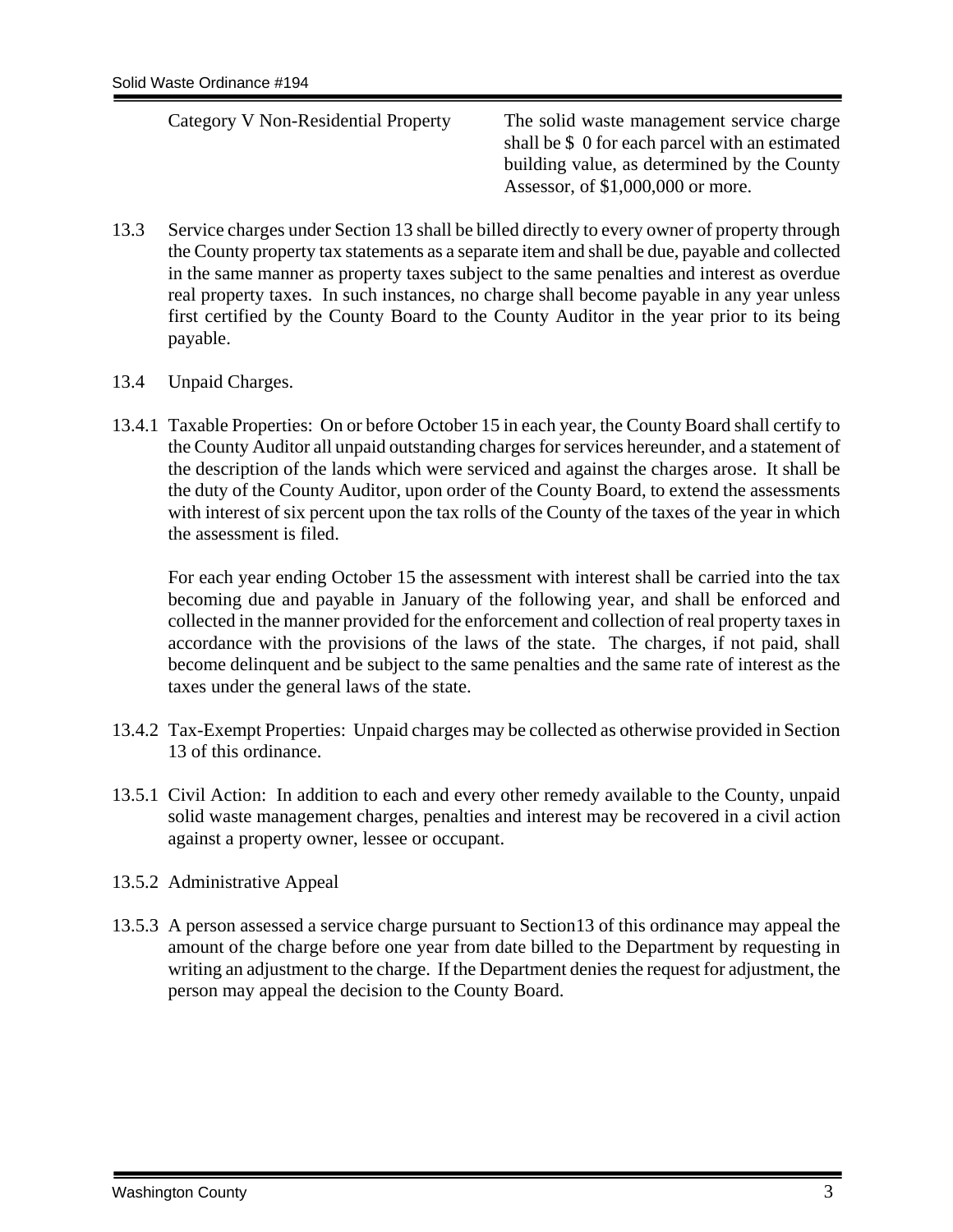# **14.0 County Environmental Charge**

- 14.1 Purpose and Authority: Pursuant to Laws 1984, Chapter 644, Section 80, and Minn. Stat. Sections 400.08 and 473.811, Subd. 3A, the County hereby imposes on all generators, owners, lessees or occupants of property, including properties owned, leased or used by the State or a political subdivision of the State a service charge. The intent of the service charge is to provide for solid waste management services by the County or by those under contract with the County.
- 14.2. Definitions: For the purpose of this section, the terms used herein shall have the following meaning unless the context clearly indicates otherwise. Incorporated herein by reference are definitions from Solid Waste Ordinance #114 and Minn. Stat. 297H.01 unless the term is herein defined in which case to the extent there are any inconsistencies in definition, the definition in this section shall supercede any other.
- 14.2.1 Generator: Means any person who generates mixed municipal solid waste in Washington County.
- 14.2.2 Residential Generator: Means a Generator in a residential building including but not limited to a single family home, a duplex, a condominium, a townhouse, a cooperative housing unit, or a residential building on perma-lease.
- 14.2.3 Non-residential Generator: Means a Generator who does not qualify as a Residential Generator.
- 14.2.4 Hauler: Means any person, firm, corporation, association, partnership, or other entity, that collects or transports mixed municipal solid waste that is generated in the counties.
- 14.2.5 Self-hauler: Means a person, who transports mixed municipal solid waste generated by that person or another person without compensation.
- 14.2.6 Waste Management Services: Means collection, transportation, processing, or disposal of Mixed Municipal Solid Waste generated in the County, including but not limited to regular scheduled service, on-call service, one-time service, rental and other use of equipment such as waste containers, compactors, compactor boxes, and the like, and any other services that involves or facilitates the collection, transportation, processing or disposal of waste materials as Mixed Municipal Solid Waste. It does not include the sale of equipment used for the collection, transportation, processing or disposal of Mixed Municipal Solid Waste. It does not include collection, transportation, or management of recyclable materials, yard waste, food waste, source separated compostable materials, problem materials, or other waste materials when these materials are segregated by the Generator for the purpose of recycling or composting and are delivered to a Recycling Facility or Compost Facility, or the sale, rental or other use of equipment necessary to facilitate collection or transportation of these materials.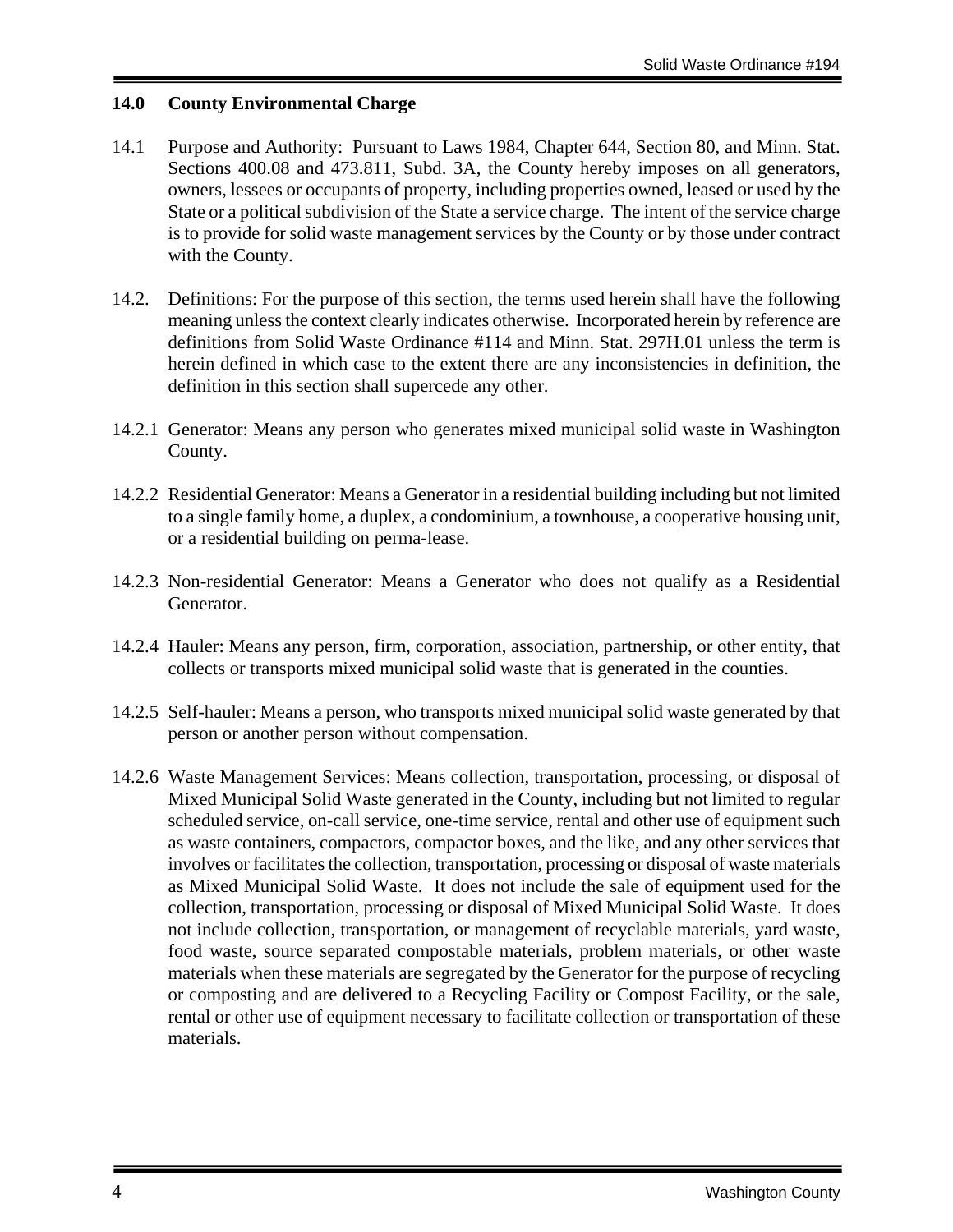#### 14.3 Rates and Charges

- 14.3.1 Rates and Charges imposed may take into account the character, kind and quality of the service and of the solid waste; the method of disposition including but not limited to activities such as recycling, composting, co-composting, resource recovery, the number of people served at each place of collection, and all other factors that enter into the cost of service, including but not limited to depreciation and payment of principal and interest on money borrowed by the County for the acquisition or betterment of solid waste facilities, the establishment of a reserve fund for payments of a fee to the Facility vendor for services to be provided at the Facility, and administrative costs associated with providing waste management services to County residents; and specifically may take into account as an additional cost of service, the amount of waste estimated to be generated by solid waste generators, as determined by the County.
- 14.3.2 All Generators of mixed municipal solid waste shall pay the County Environmental Charge at a rate established herein by the County Board. The Charge shall be applied to all Waste Management Services except the charge shall not be applied to services related to materials source separated by the Generator for recycling or composting.
- 14.3.3 The Rate of the County Environmental Charge shall be 35% of the total charges for Waste Management Services for residential and non-residential mixed municipal solid waste generated in the County.
- 14.3.4 The Charge shall be placed on all Waste Management Services provided on or after January 1, 2009.
- 14.4 Billing and Collection
- 14.4.1 As a condition of its license, each Hauler shall bill and collect the County Environmental Charge from County Residential and Nonresidential Generators to whom they provide Waste Management Services, according to the rates established herein under Subsection 14.3 and in the manner described in Subsection 14.5. The Charge collected by Haulers must be remitted to the County.
- 14.4.2 In the event a municipality contracts or otherwise arranges for Waste Management Services on behalf of Residential Generators and elects to bill and collect the Charge, then a Hauler is not required to bill and collect the Charge from Residential Generators in that municipality.
- 14.4.3 The County may at its own discretion directly bill the Generator or use any other manner of billing or collection allowed by law
- 14.4.4 County Environmental Charge shall be a separate line item on each Waste Management Services bill or invoice.
- 14.4.5 All Haulers and Disposal Facilities shall make a reasonable effort to collect the County Environmental Charge.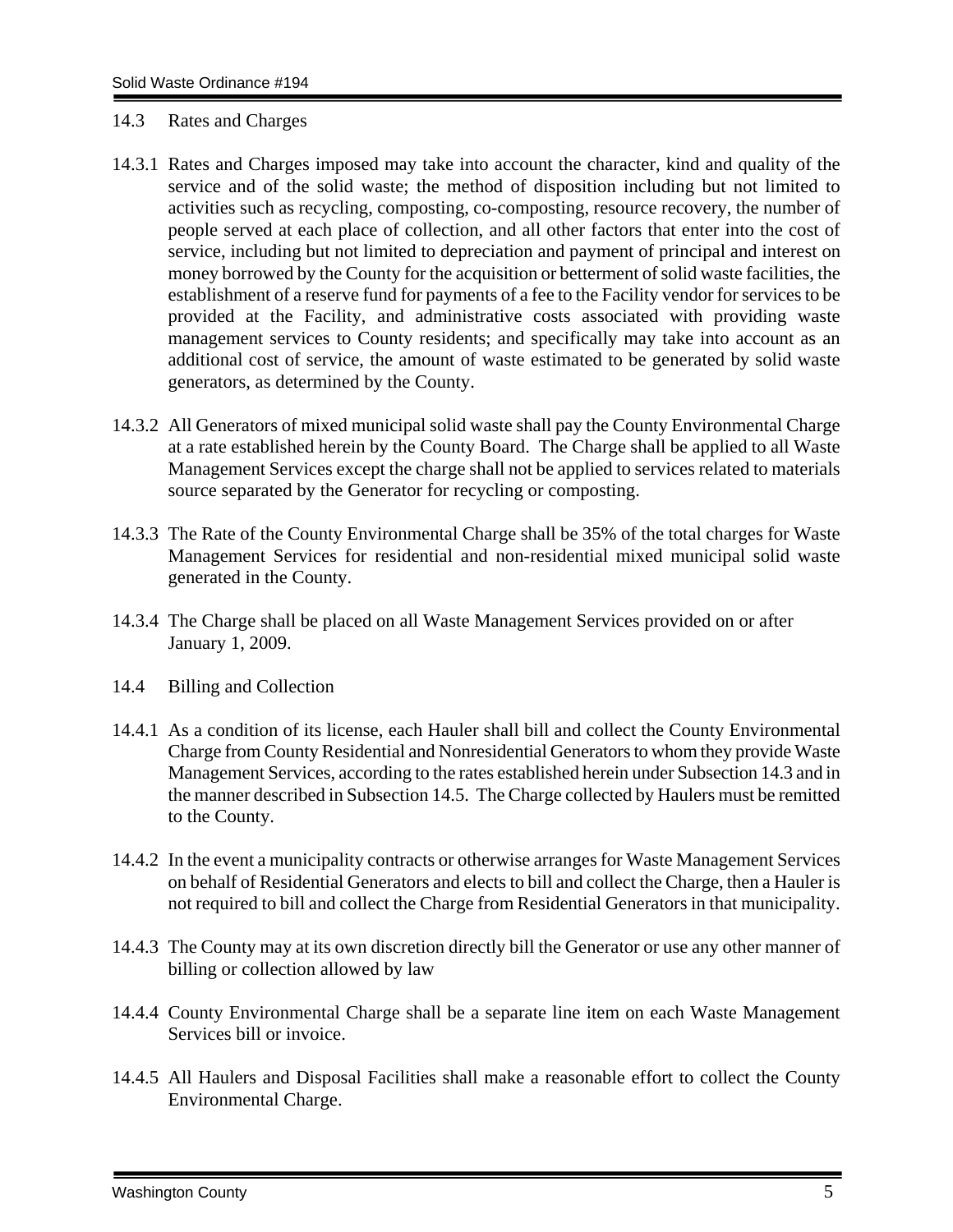- 14.4.6 As a condition of licensure any Person operating a solid waste transfer station, processing facility, or disposal facility and receiving mixed municipal solid waste shall bill for, collect, and remit to the Department, the County Environmental Charge from non-licensed Generators.
- 14.4.7 Licensed Self Haulers shall pay the Charge directly to the County, if not otherwise paid to a Hauler or a Transfer Station. The Charge shall be based on the status as a Residential or Non-Residential Generator, and the disposal portion of incurred costs of Waste Management Services., regardless of the location of the facility at which the waste is deposited.
- 14.5 Remittance
- 14.5.1 All County Environmental Charges collected shall be remitted to the Department of Public Health and Environment with a completed County Environmental Charge Report in accordance with Department procedures.
- 14.5.2 Licensed solid waste haulers, solid waste transfer facilities, and waste disposal facilities, shall maintain a record of all Waste Management Services provided in Washington County. The amount of County Environmental Charge collected and uncollected shall be recorded, but the record of each shall be kept separately.
- 14.5.3 In the event a Generator does not remit to the Hauler or Disposal Facility the full amount of a statement or invoice when the statement or invoice includes the Charge, the Hauler or Disposal Facility shall divide on a pro rata basis the amount actually received from the Generator and shall remit the pro rata share to the County.
- 14.5.4 A penalty shall be imposed on a Hauler or Disposal Facility for Reports or Charges, or penalties not remitted to the County on or before the due date established by the County. The penalty shall be in the amount calculated as follows: \$15 penalty for each Remittance Report plus 1.5% times the sum of the amount due and not remitted, including penalties, compounded monthly.
- 14.6 Examination of Records
- 14.6.1 The Department or its agent shall have the right to examine records, including access to electronic or computer records, of all Haulers and Disposal Facilities who operate in Washington County. The term record shall include, but is not limited to, all accounts of a Hauler and Disposal Facility. The Department or its agent shall be allowed access at all reasonable times to inspect and copy at a reasonable cost, all business records related to Waste Management Services provided to the extent necessary to ensure that all Charges required to be collected or paid have been remitted to the Department. Such records shall be maintained by the Hauler or Disposal Facility for no less than six (6) years.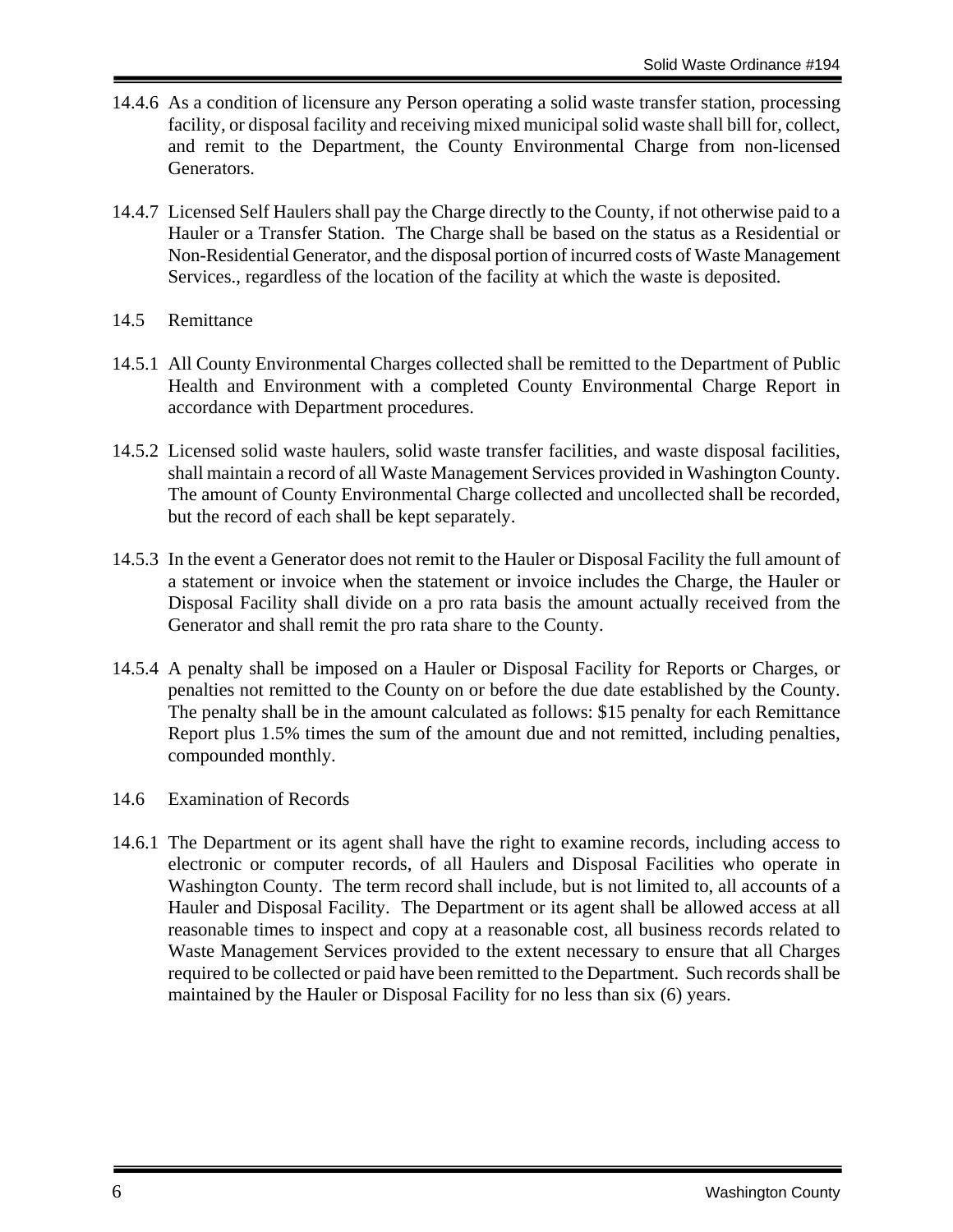- 14.7 Joint Statements.
- 14.7.1 Each Hauler is required to provide Generators a notification of the Charge through a letter jointly developed with the County. This notification shall be provided prior to April 1, 2003, and annually thereafter prior to the effective date of any change in the Charge. Notification shall be provided to Generators at the time they receive the first invoice on which the Charge is billed, if the Generator would not have otherwise received notification from the Hauler.
- 14.8 Unpaid Charges.
- 14.8.1 Taxable Properties: On or before October 15 in each year, the County Board may certify to the County Auditor all unpaid outstanding Charges as reported by the Department, by Haulers and Disposal Facilities and a statement of the description of the lands which were serviced and against the Charges arose. It shall be the duty of the County Auditor, upon order of the County Board, to extend the assessments with interest provided for in Minn. Stat. Section 279.03 subd.1 upon the tax rolls of the County of the taxes of the year in which the assessment is filed.

 For each year ending October 15 the assessment with interest shall be carried into the tax becoming due and payable in January of the following year, and shall be enforced and collected in the manner provided for the enforcement and collection of real property taxes in accordance with the provisions of the laws of the state. The charges, if not paid, shall become delinquent and be subject to the same penalties and the same rate of interest as the taxes under the general laws of the state.

- 14.8.2 Civil Action. In addition to each and every other remedy available to the County, unpaid Solid Waste Management Charges, penalties, and interest may be recovered in a civil action against a property owner, lessee, or occupant.
- 14.8.3 Tax-Exempt Properties. Unpaid Charges may be collected as otherwise provided in this Section.
- 14.9 Imposition. The Charge is imposed on the sales price of Waste Management Services as incurred by the Generator. If the sales price billed to the Generator does not represent the fair market value of the Waste Management Services provided by the Hauler or Disposal Facility, the Charge shall be calculated on the fair market value of those Waste Management Services. Any sales tax or other tax or charge imposed by a unit of government is not subject to the Charge.
- 14.10 Enforcement
- 14.10.1 Failure of a Hauler or Disposal Facility to bill or remit the Charge collected shall result in being subject to the Enforcement provisions under Section 12 of the Solid Waste Management Ordinance #114.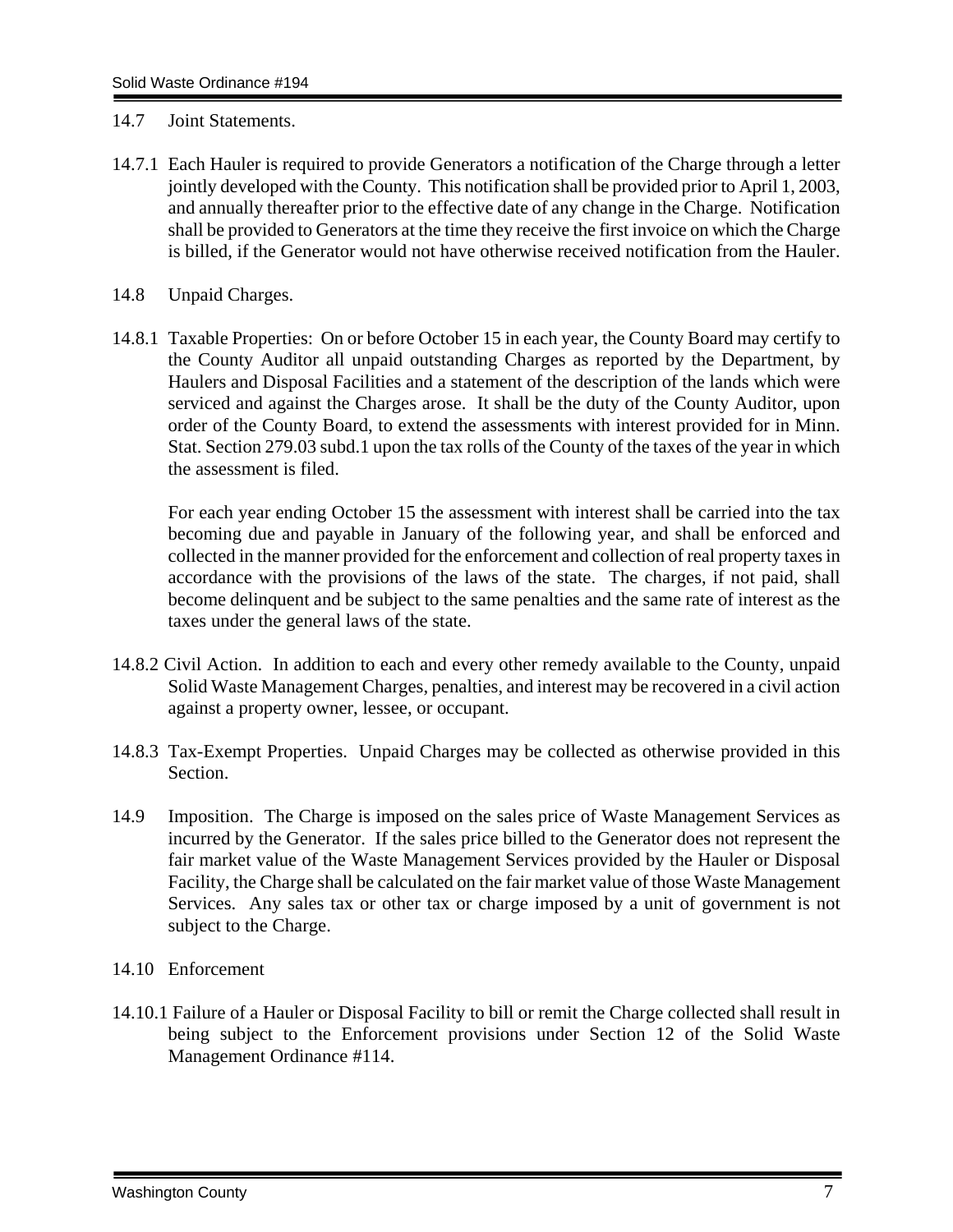- 14.10.2 Civil Action. In addition to each and every other remedy available the County may take any other civil action against a Hauler or Disposal Facility to collect unremitted Solid Waste Management Charges.
- 14.10.3 Administrative Appeal. A person assessed a service charge pursuant to Section 14 of this Ordinance may appeal the amount of the charge billed before one year from the date billed to the Department by requesting in writing an adjustment to the charge. If the Department denies the request for adjustment, the person may appeal the decision to the County Board.

# **SUBSECTION 2**

The Director of the Washington County Department of Public Health and Environment is hereby directed to change the Washington County Solid Waste Management Ordinance #178 in accordance with the foregoing instrument.

# **SUBSECTION 3**

Effective Date. This Ordinance shall be and is hereby declared to be in full force and effect on July 1, 2014.